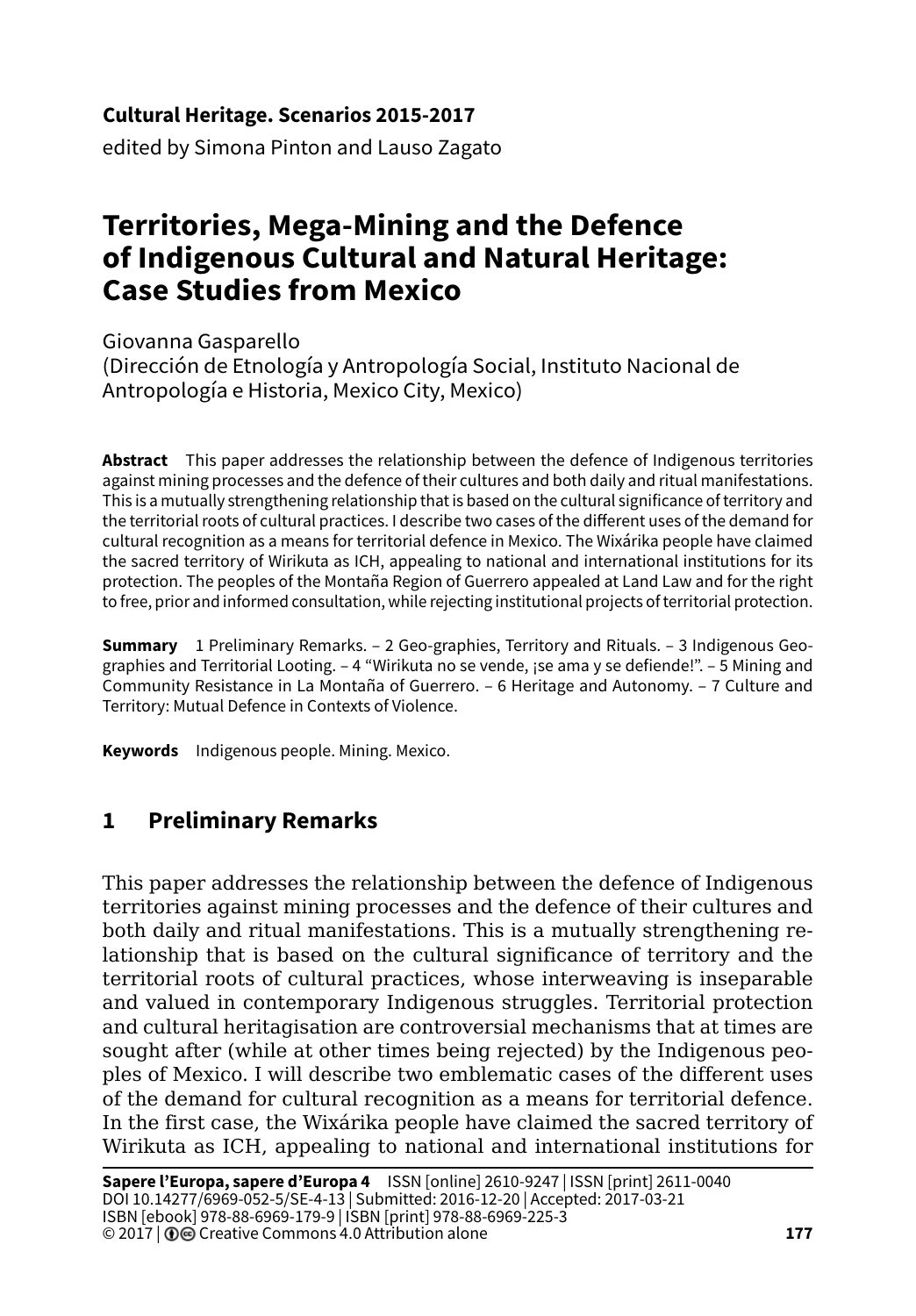its protection. In the second case, the people of the Montaña Region of Guerrero used a strategy based on Land Law and appealed for the right to free, prior and informed consultation, while rejecting institutional projects of territorial protection.

#### **2 Geo-graphies, Territory and Rituals**

Ceremonies, rituals and festivals are living and changing expressions of contemporary Indigenous cultures. They include the world view that characterises each group, and reaffirm the close link between people and the territory where they live, therefore invoking a positive relationship with the natural elements on which human survival depends.

In reference to the concept of geographer Carlos Walter Porto-Gonçalvez, I understand *territory* as an entity formed by culture and history, a place "in which identity is rooted in that which binds the real, the imaginary and the symbolic" (2001, 9); culture appropriates land, gives it meaning, and co-evolves with nature, defining the collective and individual identity of its inhabitants.

The mutually constitutive relationship between territory and culture has been widely studied within the field of anthropology. Gilberto Giménez coined the definition of *cultural territories* as being "often superimposed in terms of geography, economy and geopolitics, as seen from space-expressive symbolic appropriation" (2000, 26). Giménez demarcates three dimensions in the relationship between culture and territory: territory as a form of cultural objectification; a range of institutions and spatially localised cultural practices (for example ritual and ceremonial practices); and as an object of representation, emotional attachment and a symbol of socio-territorial belonging (Giménez 2000, 28-9). In his definition of *biocultural territory*, Eckart Boege (2008) insists on "domesticated biodiversity" and the "use of natural resources as cultural patterns". Finally, the interdisciplinary perspective of ethnoecology has defined the *cosmos-corpus-praxis set*, that is the "productive practice (*praxis*) organized under a repertoire of traditional knowledge (*corpus*) and, relating the interpretation of nature with that task, the symbolic system in relation to the belief system (*cosmos*) connected to rituals and origin myths" (Toledo et al. 1993, as quoted in Boege 2008).

According to Zárate, the ritual space is "a privileged area used to show the processes of meaning and symbolic appropriation of a particular territory" (2014, 207). The *geo-graphies* (Porto-Gonçalvez 2001) of Indigenous territories are culturally and symbolically marked: mountains, springs and other natural sites are sacred places of worship, where there are natural forces, powers and saints that arrange the world and give meaning to human existence; paths and roads are the busiest pilgrimage routes for many communities during rituals and celebrations.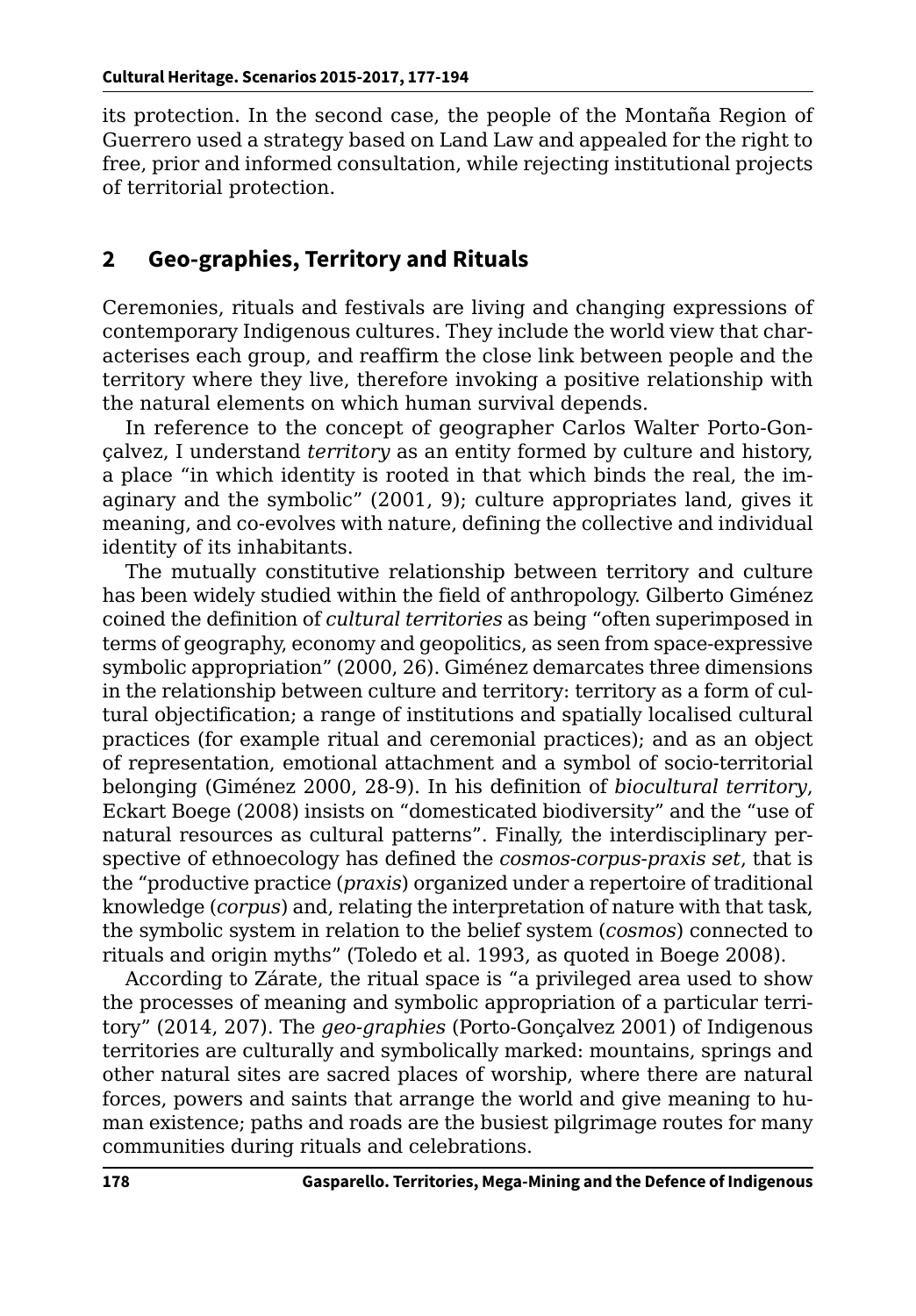## **3 Indigenous Geo-graphies and Territorial Looting**

In recent years, the indiscriminate exploitation of natural resources has jeopardized not only territorial integrity, but also the survival of cultures and peoples themselves. This 'predatory capitalism', based on the plundering of natural resources, is the clear manifestation of the process defined by Harvey (2004) as "accumulation by dispossession", which is the commodification of natural and cultural commons, and its intensive exploitation (in most cases of a transnational nature and export-oriented for consumption on the world market).

Territorial expropriation connected to the 'new extraction' process (Dougherty 2016),**<sup>1</sup>** where territories are uniformed and converted into enclaves of export, involves the expropriation of ecological, economic and socio-cultural diversity, which are deeply intertwined dimensions (Escobar 2011).

As a form of colonial violence, expropriation is basically an expropriation of livelihood, the means through which life forms emerge and are re-created. (Machado 2011, 147)

In addition to being one of the most aggressive forms of territorial looting, mining represents a paradigmatic expression of the same: "probably more than any other activity, the historical evolution of modern mining is intrinsically linked to the emergence, constitution and political avatars of colonialism/coloniality" (Machado 2011, 141), particularly in Latin America. This renovated colonial process has a particular impact on violence towards Indigenous peoples: in Mexico, 14% of the national territory is under mining concessions,**<sup>2</sup>** a figure that rises to 17% in Indigenous territories (Boege 2013;**<sup>3</sup>** López Bárcenas s.d.). The country's current Mining Law determines that mining is the preferred utility over any other activity on the ground, which can lead to territorial expropriation in order to carry out mining activities over any other interest. This contravenes the provisions of ILO 169 Convention, which raises the fundamental right to consultation (López Bárcenas 2010, 2013).

Today the traditional underground mines, which continue to claim dozens of lives in the explosions and landslides occurring inside, have largely

**<sup>1</sup>** The phrase refers to "industrial transformations in global extractive industries, which encourage the expansion of extractive activity across the global south and elicit greater levels of resistance from civil society across a scalar level" (Dougherty 2016, 3).

**<sup>2</sup>** Gobierno de los Estados Unidos Mexicanos 2015, 533.

**<sup>3</sup>** Boege, Eckart (2013). "Minería: el despojo de los indígenas de sus territorios en el siglo XXI". *La Jornada del Campo*, 69, 15 junio.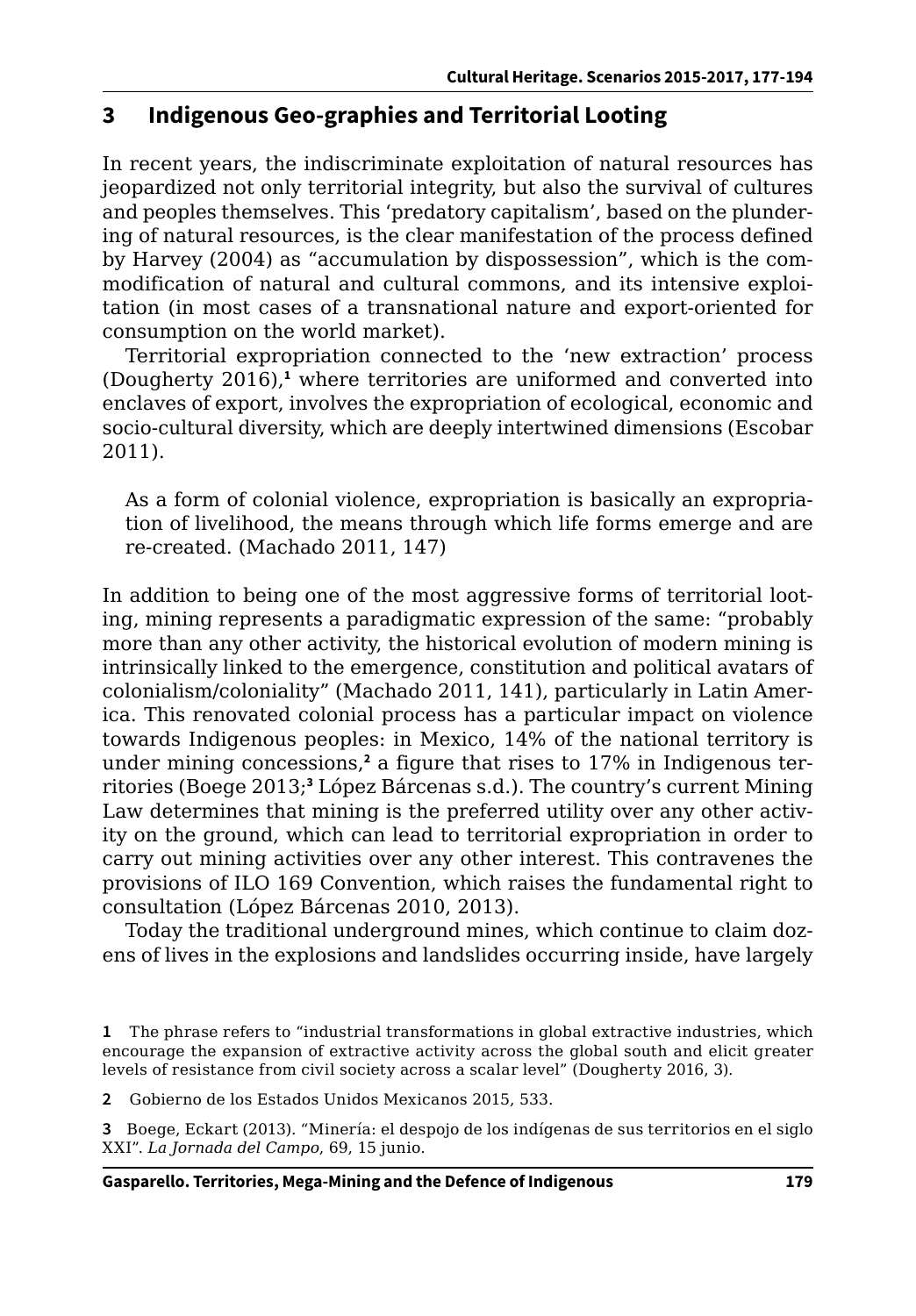given way to the even more nefarious opencast mining, or 'toxic megamining', which uses huge quantities of water and chemicals such as cyanide and arsenic, and causes grave environmental liabilities.**<sup>4</sup>** Due to this situation, the OCMAL has identified at least 212 conflicts, of which 38 are in Peru and 37 in Mexico.**<sup>5</sup>**

Indigenous peoples are the ones most affected by this process due to the wealth of the territories they inhabit and the relationship that Indigenous societies have with territory, expressed in the whole of *praxis-corpus-cosmos* (the practices of agricultural use, health-based, social and economic knowledge connected to territory, and the symbolic and ritual universe that give it order). For this reason, territorial expropriation often means cultural destruction and ethnocide.

Moreover, Indigenous peoples are the main protagonists of the struggles of resistance against territorial looting projects. Within the territorial and cultural defence there is a relationship of necessity: 'biocultural' territory is a condition for cultural reproduction, therefore the perpetuation of cultural events is a form of territorial defence, as is the explicit defence of cultural corpus by means of immaterial heritage defence. At the same time, the Indigenous peoples' defence of land and territory involves the defence of cultural corpus as a whole. The defence of holy places for Indigenous spirituality and ritual geography, of biodiversity that is the basis for medicine and traditional food as well as production activities, is the driving force of the struggles that utilise creative mobilisation, direct action and legal struggle.

The struggles for territorial defence are therefore protecting a way of life; these manifestations represent the resistance to neo-colonial expropriation. As an expression of diversity, cultures and their manifestations are a form of resistance practiced by individuals, historical subjects of their own particular cultures, economies and ecologies.

#### **4 "Wirikuta no se vende, ¡se ama y se defiende!"**

The Wixárika people currently live in central-western Mexico, in the Sierra Madre Occidental.**<sup>6</sup>** Their territory spans over the states of Jalisco, Nayarit, Zacatecas and Durango. In the Wixárika culture, the spiritual plane has

**6** The title of the paragraph is the slogan for the campaign for the defence of the sacred territory of Wixárica people.

**<sup>4</sup>** These are "solid or liquid residues that are generally dangerous to the environment and human health that are left as remnants of mining activity" (Infante 2011, p.3).

**<sup>5</sup>** See [http://mapa.conflictosmineros.net/ocmal\\_db](http://mapa.conflictosmineros.net/ocmal_db) (2017-12-15). The conflict in the Montaña Region of Guerrero is not taken into account by the Observatory, therefore the figure for Mexico increases to 38 conflicts.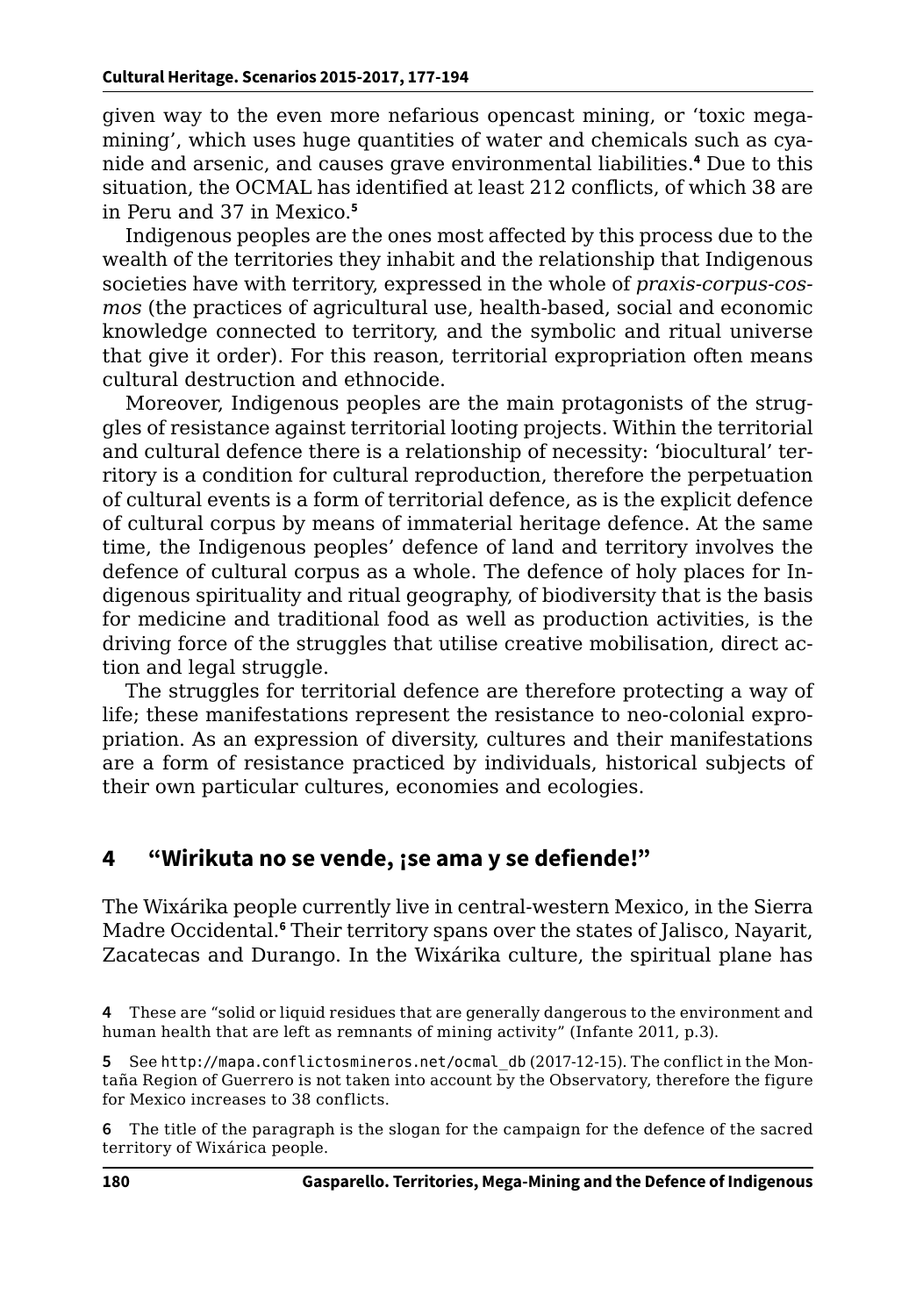a special relevance and articulates the other organisational aspects: selfgovernment, healing and educational processes, administration of justice, as well as material production and reproduction, *i.e.* agriculture and trade.

The 20,000 Wixárika, people living in the five communities and politicalceremonial centres as well as in remote villages located amongst about 50,000 ha of arid mountains and deep canyons, have interwoven their territory for centuries.

They do blood sacrifices, ceremonies and pilgrimages to holy places located throughout western Mexico. These practices relate changing kinship ties and subsistence production sites with a surrounding system of worship, religious posts in native temples and long pilgrimages to sacred sites that are part of what is called a 'root' network. [...] Over the centuries, this system of social organization has spread throughout more than 90,000 km² in five states that make up the ceremonial territory or *Kiekari*. (Liffman 2012, 37)

The Wixárika territoriality expresses the ritual relationship between Indigenous families and their gods: *Kiekari* (cultural territory) is constructed within the connection between the shrine (*xiriki*) that exists in every household and the twenty temples (*tukipa*) located on the ancient roads, which lead to the five corners of creation that define the east, south, west, north and center boundaries of the territory (Liffman 2012, 95). Each cardinal point corresponds to a sacred site, the Wixárika centre of "radial territoriality" (Liffman 2012, 37).

The pilgrimages along the sacred *geo-graphy* instituted a spatial order of the lived world while rituals and sacrifices made in every shrine, temple or sacred site maintain reciprocity between the people and their gods, and therefore control natural phenomena and the fertility of the earth and the people.

For the Wixáritari<sup>7</sup> people, pilgrimage is part of their way of life and living in the world and it asserts a logic of territorial appropriation that goes far beyond the territory used for living and production (subsistence and material reproduction), covering a broad range of that which is 'symbolic' and equally necessary to cultural reproduction. Therefore, the Wixáritaris claim cultural rights to a territory that, according to land legislation, belongs to other population centres, which are often non-Indigenous communities.

This is the case of the Wirikuta sacred site, which lies more than 400 km in a straight line from the center of the territorial residence of the Wixárika people. Wirikuta covers a large area (140,200 ha) between the

**<sup>7</sup>** The collective name of the Wixárica people.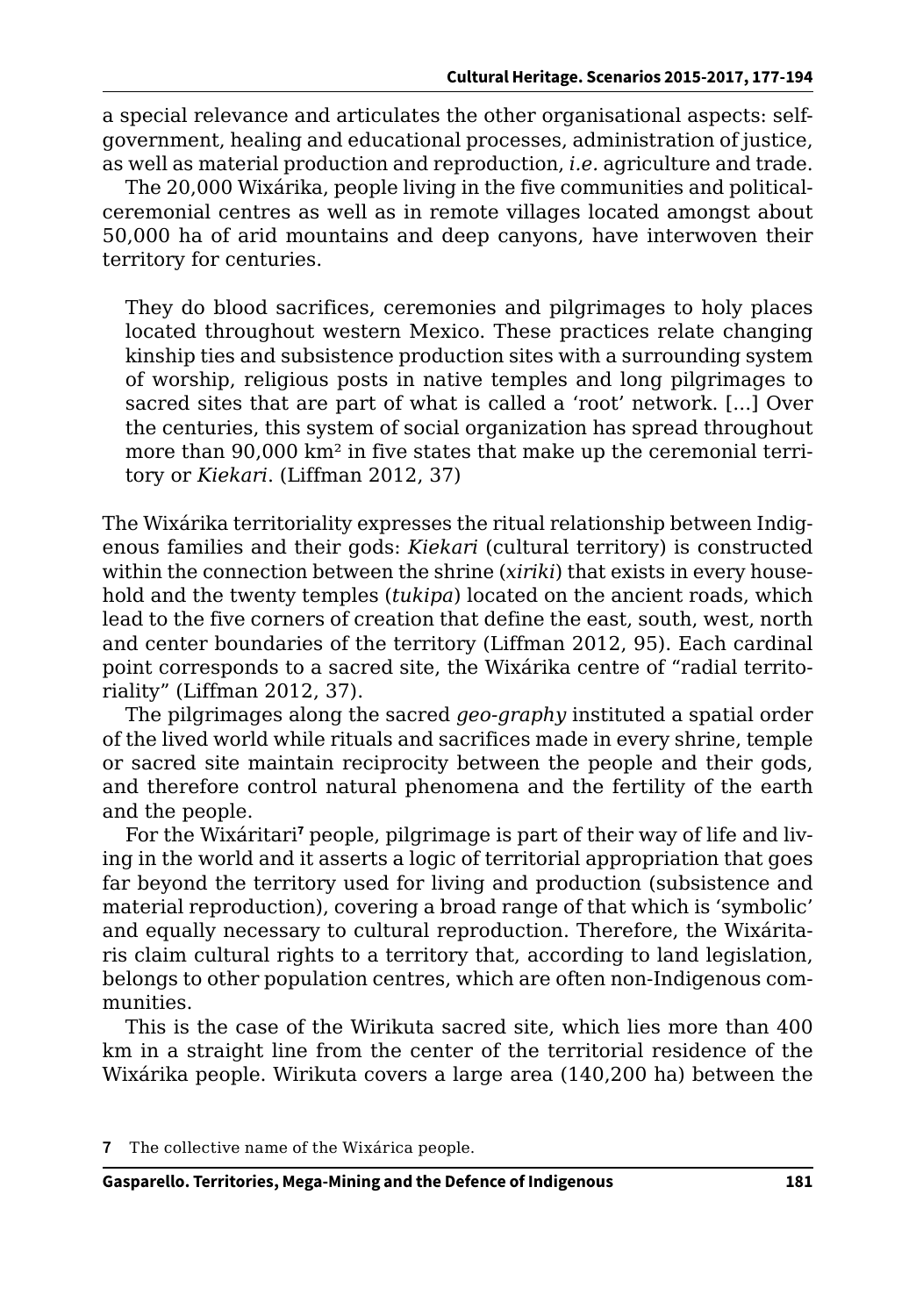plains and the Sierra de Catorce. The Cerro Quemado, home of Father Sun Tatewari and Big Brother Tamatsi Kauyumare, the Deer, "seated above the garden of peyote in the Wirikuta desert" is in the mountainous part (Liffman 2012, 129). Those in charge of the religious Wixárika rituals from each settlement and each temple make an annual pilgrimage to this place. This journey is done on foot and takes about forty days round trip. Upon reaching Wirikuta, the *kawiteros* carry the sacrificial offerings to the rising sun and 'hunt' the peyote, a sacred cactus that represents the god-deer, and has entheogenic and psychedelic properties. They take their 'meat' back home to renew the life of the whole group, because the peyote-deer will turn into corn following its ceremonial consumption (Liffman 2012). In Wirikuta, there are an array of altars located on hills and springs.

The sacred territory of Wirikuta has been the object of protection and heritagisation policies that are supported by the authorities and representatives of the Huichol people. The strategy that focuses on cultural territory heritagisation is explained by the fact that the Wixaritari do not inhabit many of the territories they claim as part of their own biocultural territory, and therefore cannot defend them by means of demanding compliance with property rights grounded in agrarian legislation.

In 2001, following an express request by the Wixárika people, the state government of San Luis Potosí declared Wirikuta and the Ruta Wixárika Histórico Cultural as a Natural Sacred Site and a ANP, with an area of 140,000 ha. According to the Area Management Plan (212), to "dump or discharge pollutants [...] or divert water flows; and substantially modify the landscape" is prohibited in the core zone. Since 2004, the INAH has requested that Wirikuta be registered on the WHL of UNESCO,**<sup>8</sup>** but the application has not been successful, as I will later explain. It is evident that the Mexican government does not have much interest in the process, as the eventual recognition of the sacred heritage site would restrict mining activities in the area, particularly those which have been widely favoured by Mexican authorities.

The heritagisation claim of the Wixárika sacred territory has intensified as a defence strategy against mining. Although underground mining has marked the region since the colonial era, this activity reemerged as opencast mega-mining with an enormous devastation potential. In 2005, the Canadian company *First Majestic Silver* obtained 22 concessions, totalling 6,300 ha, 70% of which are within the ANP (approximately  $45 \text{ km}^2$ ). But the greatest threat came in 2011 with the Universo Gold-Silver Project, launched by *Revolution Resources* (Canada) and *Frisco* (Mexico), concessionaires of 59,000 ha, which equates to 42% of the total surface area of the ANP.

**<sup>8</sup>** <http://whc.unesco.org/en/tentativelists/1959/> (2017-12-15).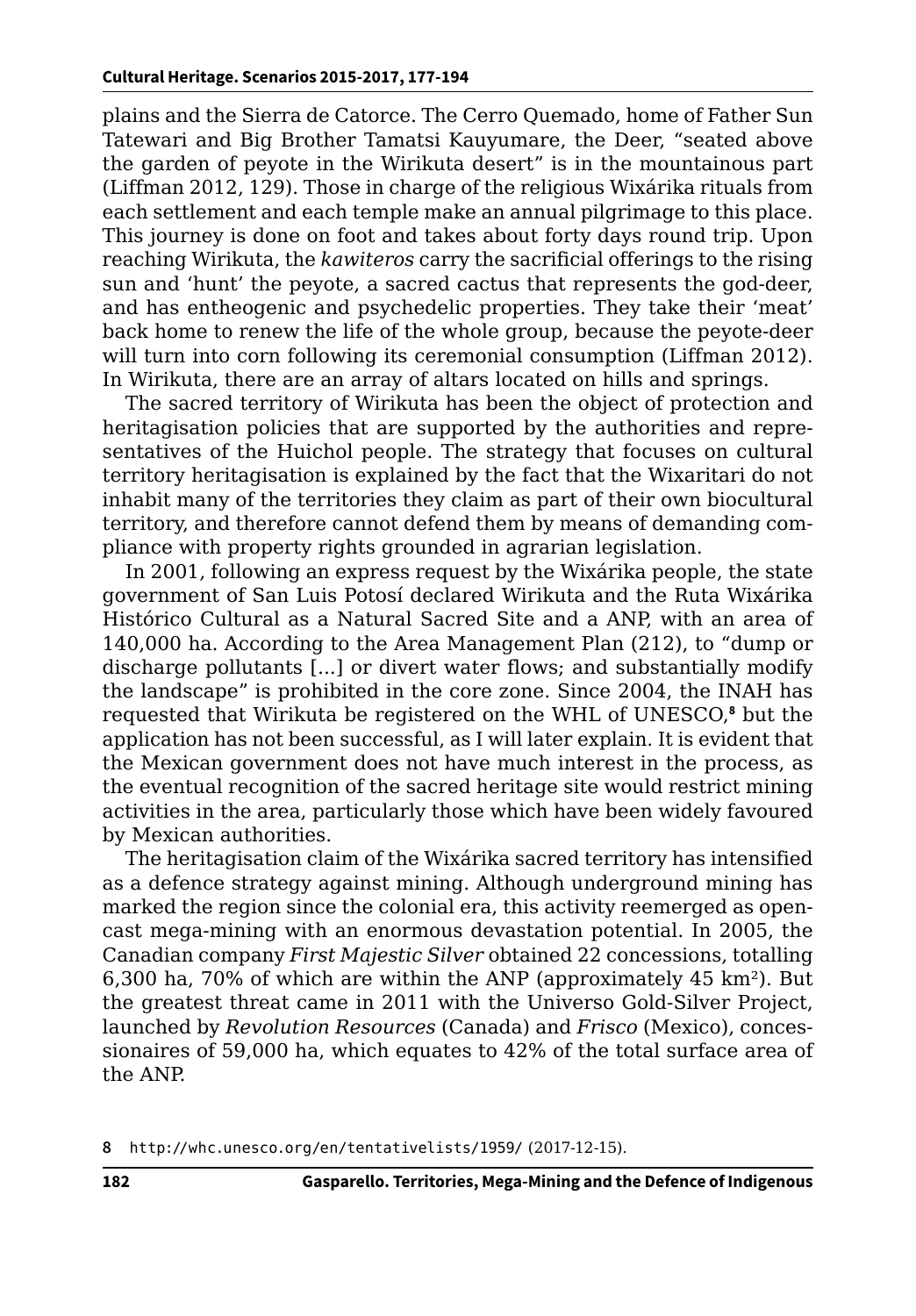If allowed to advance in mineral exploitation, such projects could irreparably damage Wixárika cultural reproduction, whose high level of resilience manifested over the course of time could hardly resist the transformation of a sacred mountain into a crater, the 'garden of peyote' into a plain to be crossed by endless traffic of cargo trucks, and the sacred springs into poisoned wells.

Using heritage discourse as tool for territorial defence, in 2012 the Unión Wixárika de Centros Ceremoniales Jalisco, Durango y Nayarit A.C., requested UNESCO to register the Wirikuta Pilgrimage on the USL,**<sup>9</sup>** with which they seek not only the heritagisation of the territory, but also of the lived and performed space that takes part in the pilgrimage.

In 2013, the Unión Wixárika and the Consejo Regional Wixárika released a statement demanding that the Mexican government "initiate and carry out the process for our sacred territory of Wirikuta to receive protection and the effective recognition by UNESCO, not only regarding the 2003 UNESCO Convention, but also the 1972 UNESCO Convention".**<sup>10</sup>**

The legal defence strategy held up by the Wixárika people's representatives against the mining companies, focused on the lack of respect for the right to free, prior and informed consultation, as recognised by the ILO Convention no. 169. They claimed that Indigenous land rights do not only include land and surfaces on which they have established their communities, but that habitat and environment must also be recognised. The right to consultation has also played an important role in the negotiations related to the recognition of Wirikuta's heritage. In 2013, the ICSICH rejected the registration of the pilgrimage on the homonymous list because the Mexican government did not involve all Wixárika communities in the consultation process; this was done in a way that the right to consultation (that the Wixárika communities made an appeal for) was used against them, and the Mexican government benefitted from their faults. It is important to note the underlying vice in UNESCO's decision, which limited itself to only lightly pointing out the fact that the government itself put the site at risk by granting mining concessions.

Between 2012 and 2013, appeals filed by the Consejo Regional Wixárika en Defensa de Wirikuta were accepted and all mining concessions within the area were suspended (but not cancelled) in order to resolve the conflict. These concessions will remain valid until 2060.

Like the legal defence, which has appealed to both international law and forums (such as the UN) and to national legislation and Mexico's own regu-

**<sup>9</sup>** *Declaration of the Unión Wixárika to propose the Wirikuta Pilgrimage as Cultural Heritage of Humanity*, 13 March 2012.

**<sup>10</sup>** [https://cencos.wordpress.com/2013/07/02/el-consejo-regional-wixarika-y-la-un](https://cencos.wordpress.com/2013/07/02/el-consejo-regional-wixarika-y-la-union-wixarika-plantean-se-declare-wirikuta-patrimonio-natural-y-cultural-y-no-solo-inmaterial/ )[ion-wixarika-plantean-se-declare-wirikuta-patrimonio-natural-y-cultural-y-no-solo](https://cencos.wordpress.com/2013/07/02/el-consejo-regional-wixarika-y-la-union-wixarika-plantean-se-declare-wirikuta-patrimonio-natural-y-cultural-y-no-solo-inmaterial/ )[inmaterial/](https://cencos.wordpress.com/2013/07/02/el-consejo-regional-wixarika-y-la-union-wixarika-plantean-se-declare-wirikuta-patrimonio-natural-y-cultural-y-no-solo-inmaterial/ ) (2017-12-15).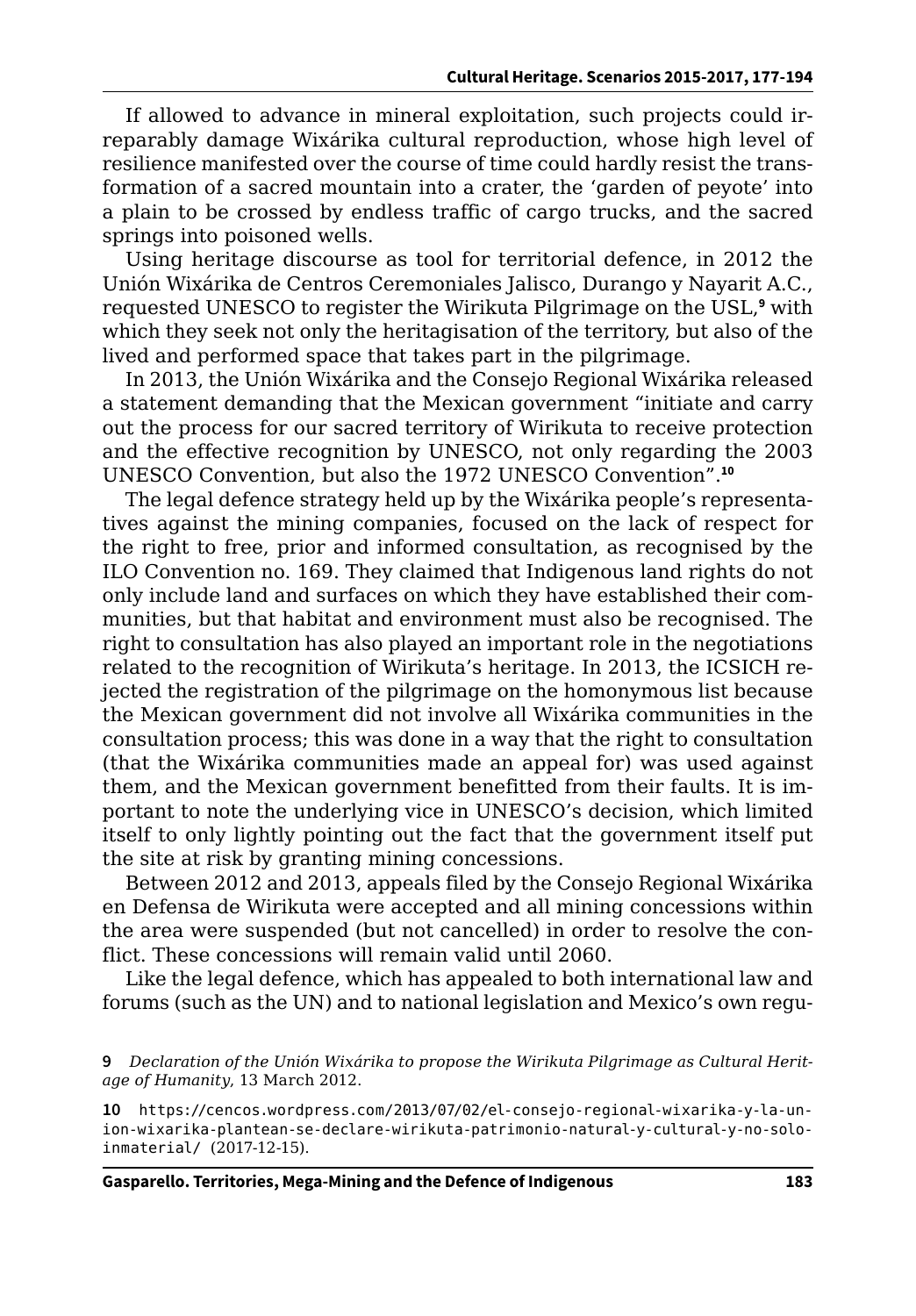latory system, the campaign that was organized to inform, raise awareness and coordinate protests was carried out amongst different social spheres. On the one hand, it opened up the possibility for organisations and solidarity groups to participate in some of the traditional celebrations, thus sharing sacred rituals with those who showed willingness to support the anti-mining struggle. The risk of desacralising the discourses and practices that had previously been covetously concealed, an implicit element of this process, is justified by the imposing risk perceived by the Indigenous people (Liffman, forthcoming). Examples of this process are the recurring invitations to NGOs, the media and 'organized civil society' to participate in the rituals and spiritual ceremonies that give structure to the calendar and take place within the sacred sites of the Wixárika geography. This began with the opening of the collective divination held in Pariteka, the point of the sun's emergence, in February 2012.

Also, the Consejo Regional Wixárika itself has favored "the almost mue seum-like exhibition of sacred symbols, practices and discourses by Wixaritari ceremonial experts" (Liffman, forthcoming) as well as the spectacularisation of some of the most striking and folkloric artistic manifestations. It has promoted the widespread dissemination of a standardised image of the Wixárika people by using a broad spectrum of media and promoting massive events.

An example of this was the Wirikuta Fest in 2012, which had the intention of socialising the cause and raising funds to support the overall defence of Wirikuta. The event was attended by more than 55,000 people, and a dozen well-known rock bands performed at the show. Between 2010 and 2014, several short documentaries were made and a feature film was released with significant international production and distribution. *Huichol. The Last Guardians of Peyote* (Hernan Vilchéz and Paola Stefani, 2014) tells the history and traditions of the Wixárika people.

## **5 Mining and Community Resistance in La Montaña of Guerrero**

The Montaña Region of Guerrero, in southern Mexico, is inhabited by different Indigenous groups, such as the Mè'phàà, Na saavi and Nahua, as well as by non-Indigenous communities.

The territory of the Montaña Region, like the Wixárika *Kiekari*, is socially and politically constructed by the collective subjects who inhabit and claim it, while at the same time being the object of strong ritualisation practices. For example, the Mè'phàà celebration of Tata Bègò or San Marcos, which separates the dry season from the rainy season, is a stage of the ritual cycle that continues with the feast of the Holy Cross, which coincides with the planting of corn, in early May. There is a feast in honour of San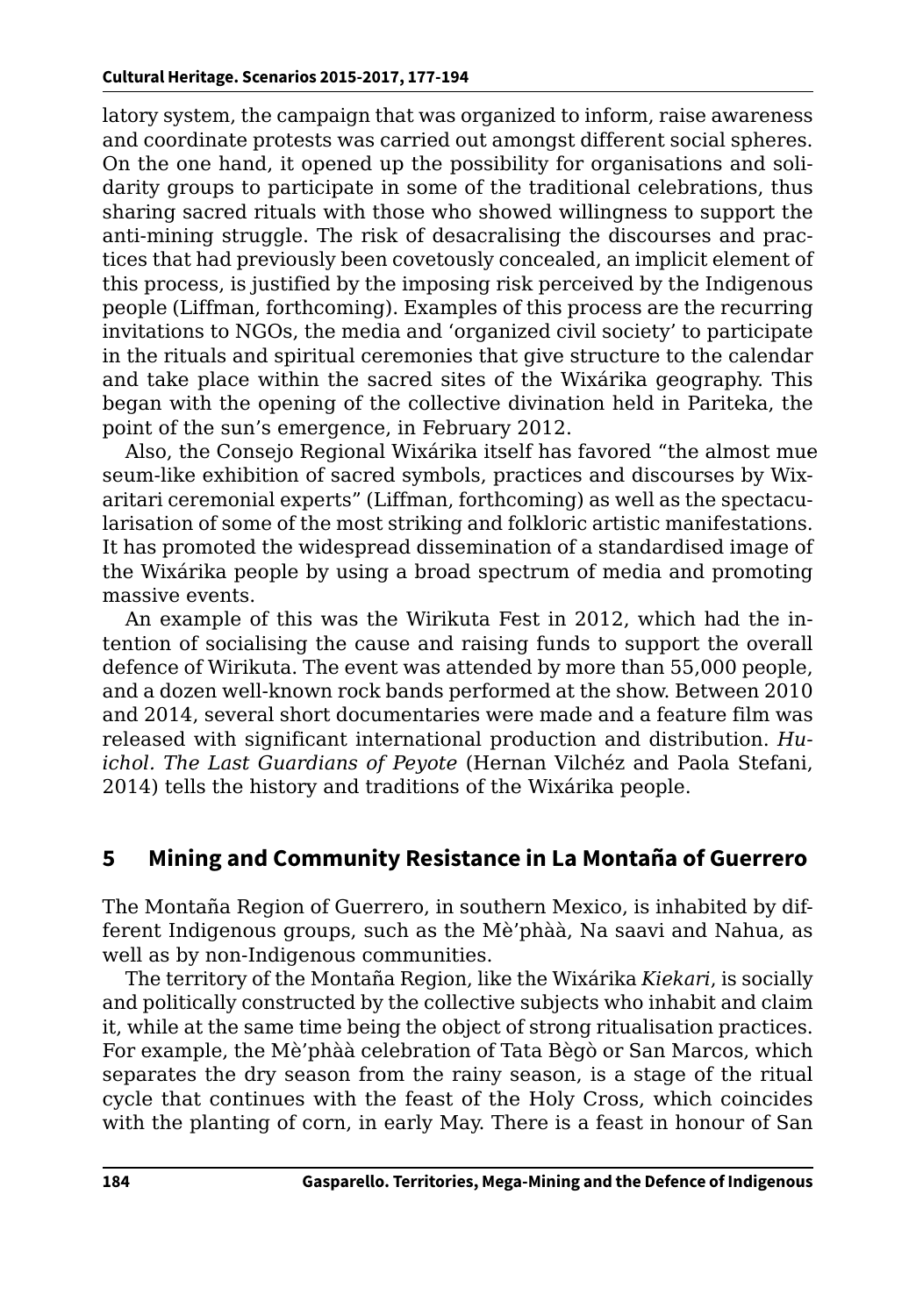Miguel where the first new corn**<sup>11</sup>** is received, and in January there is a fire ceremony that celebrates the community authorities taking on their new positions and gives thanks for the harvest (Dehouve 2007, 2010; Guerrero Gómez 2006). This ritual cycle – which is practiced amongst the different Indigenous communities – accompanies the agricultural cycle and shows how material production and social and symbolic reproduction are closely linked and rooted in territory and natural elements. The territory of the Montaña Region is a symbolic map marked by multiple sacred sites, where rituals dedicated to *natural powers and spaces* are held and regulate the lives of women and men: Aɡu (Fire), Akʰaʔ (the Sun) and Gõʔ (the Moon), Mbaa (Earth), Huba (Hill) and the Water Spring.**<sup>12</sup>**

Festivals and ceremonial dances, with music, costumes and masks that contain the characteristics of each of these elements, are one of the most valuable aspects of Mè'phàà culture. The participation of young people, children and the elderly, women and men, each with their own role, shows that the permanence and reproduction of the celebrations and rituals is not to up for debate, despite intense migration and cultural globalisation (Gasparello, forthcoming; Neff 1994).

For years, the Sierra and Montaña regions have been in the crosshairs of mining companies, since they make up what is known as the 'Golden Belt'. This is the area that houses the largest gold mines in Latin America (Los Filos-El Bermejal and Nukay in the municipality Eduardo Neri, Media Luna in the municipality of Cocula, and others), all of which are opencast and operated by foreign companies. From 2010 to 2014, the mining concessions pertaining to the territory of the state of Guerrero doubled, rising from 10.66% to 22.62%.**<sup>13</sup>**

According to the Tlachinollan Human Rights Center, in the Costa Chica and Montaña regions "between 2005 and 2010, almost 200,000 ha of land have been turned over by the Federal Government to foreign companies by means of 50-year concessions that allow them to conduct exploration and mining without regard to the Indigenous peoples' rights to territory and consultation".**<sup>14</sup>**

Two major concessions affect the Montaña Region: the Diana-San Javier

**11** This refers to tender, new ears of corn. In Mexico, as in the rest of Mesoamerica, corn is the base of the Indigenous peoples' diet, which is why it has been made sacred and ritualised since the pre-Hispanic era.

**12** The phonetic transcription of these words is taken from the *Basic Mè'phàà vocabulary*. SIL-Mexico Electronic Working Papers, 9. URL [http://www.mexico.sil.org/resources/](http://www.mexico.sil.org/resources/archives/56751) [archives/56751](http://www.mexico.sil.org/resources/archives/56751) (2017-12-15).

**13** Secretaría de Economía (2014), *Panorama Minero del Estado de Guerrero*. México: Servicio Geológico Mexicano.

**14** [http://www.tlachinollan.org/Casos/mineria-en-la-montana-y-costa-chica-de-guer](http://www.tlachinollan.org/Casos/mineria-en-la-montana-y-costa-chica-de-guerrero-simbolo-de-esclavitud.html)[rero-simbolo-de-esclavitud.html](http://www.tlachinollan.org/Casos/mineria-en-la-montana-y-costa-chica-de-guerrero-simbolo-de-esclavitud.html) (2017-12-15).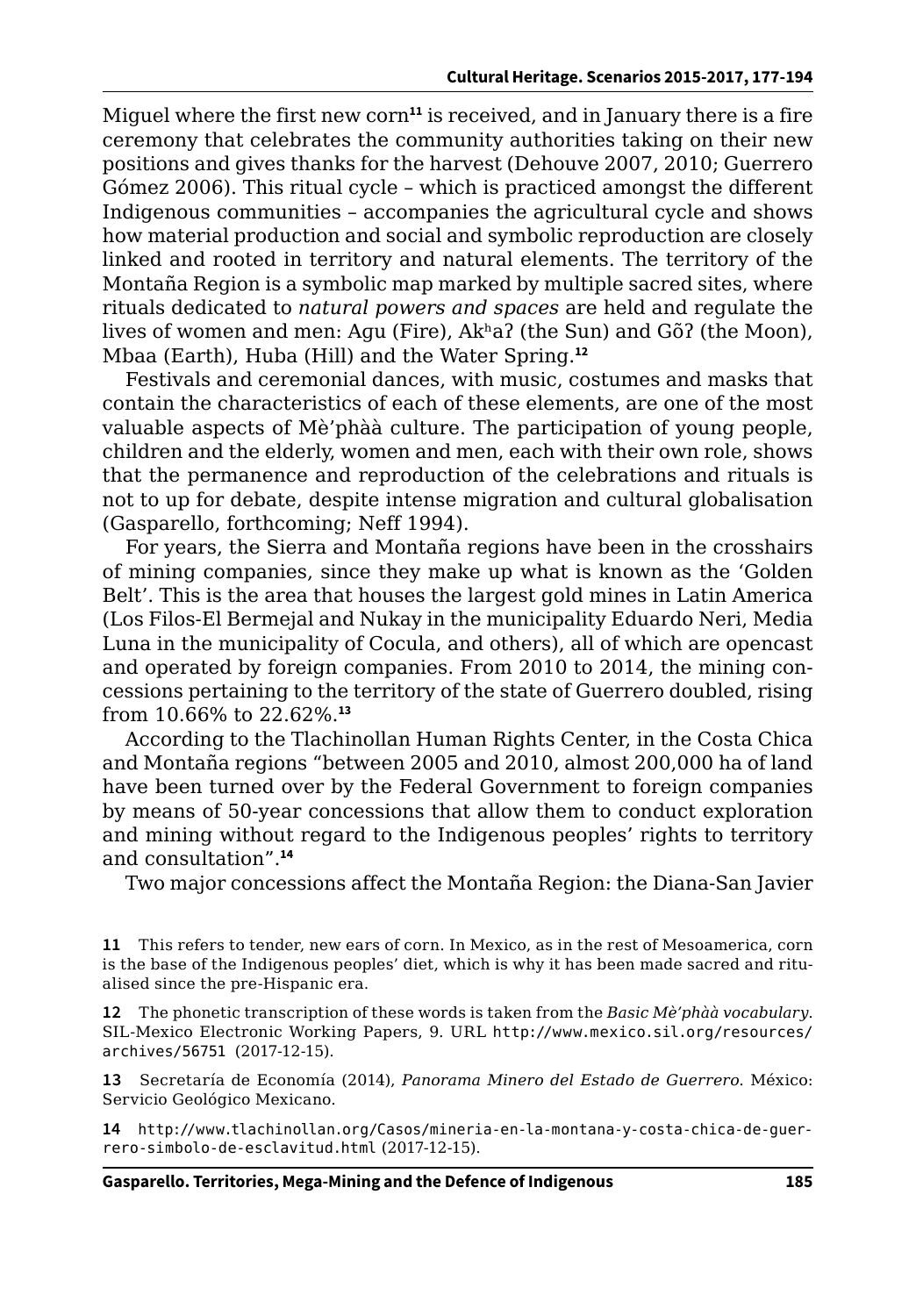concession in the eastern part, and that which came be known as the Corazón de Tinieblas in the western part. The first of the two is an active mining project led by the Canadian company Camsim Minas on a concession of approximately 15,000 ha. In the second case, the granting of 50,000 ha affects the lands of several Indigenous communities: Totomixtlahuaca, Acatepec, Tenamazapa, Pascala de Oro, Iliatenco, Tierra Colorada, Tilapa, San Miguel del Progreso and Colombia de Guadalupe. The concession was granted to the English company Hochschild Mining, who left the project in 2016 after being sued by the affected communities; however, the concession is still valid and available.

But the Indigenous peoples of these lands know how to defend their rights. This is where dozens of Mè'phàà, Na Saavi, Nahua and Mestiza communities in 1995 formed the CRAC-PC, an autonomous organisation that is responsible for ensuring security and justice in the region. In November 2010, company officials from Hoschild Mining, which at the time was the holder of the Corazón de Tinieblas concession, presented themselves at the offices of the CRAC-PC to report that they would perform overflights in the region and that they were given permission to do so by the INEGI and the SEDENA.

The CRAC-PC soon began to alert communities across the region by organizing an information campaign and resistance against extraction projects. The mobilisation was immediately joined by productive associations, community radio stations that broadcasted in the area, as well as students and professors at the Universidad de Pueblos del Sur and Universidad Intercultural de Guerrero, which are both based in the region.

Since 2011, regional assemblies frequently took place so as to define a strategy for the integrated defence of the territory. The Indigenous communities of the Montaña Region claimed the need to safeguard ecological, cultural and productive integrity, and expressed their rejection of any extractive intervention, regardless of the compensation offered. At the same time deep internal conflicts impacted the CRAC-PC, which have been interpreted as 'the engineering of conflict', which is a divisive tactic that is often implemented by transnationals to undermine the organisational capacity of those who oppose dispossession by their projects (Mercado Vivanco 2014).

Affected agrarian groups mobilised their community structure (based on the cargo system and the communal assembly) in the organisational process that gradually developed against mining. In 2011 the CRAADT was formed. Through mobilisation, the Council has reached national visibility declared the Montaña Region as a "mining-free territory" in July 2015.

Unlike the heritage claim of the Wixaritari, the CRAADT of the Montaña categorically rejects all mining concessions and the creation of the Biosphere Reserve in the Montaña, which was proposed in 2012 by the CONANP and the SEMAREN, with the institutional support of the Univer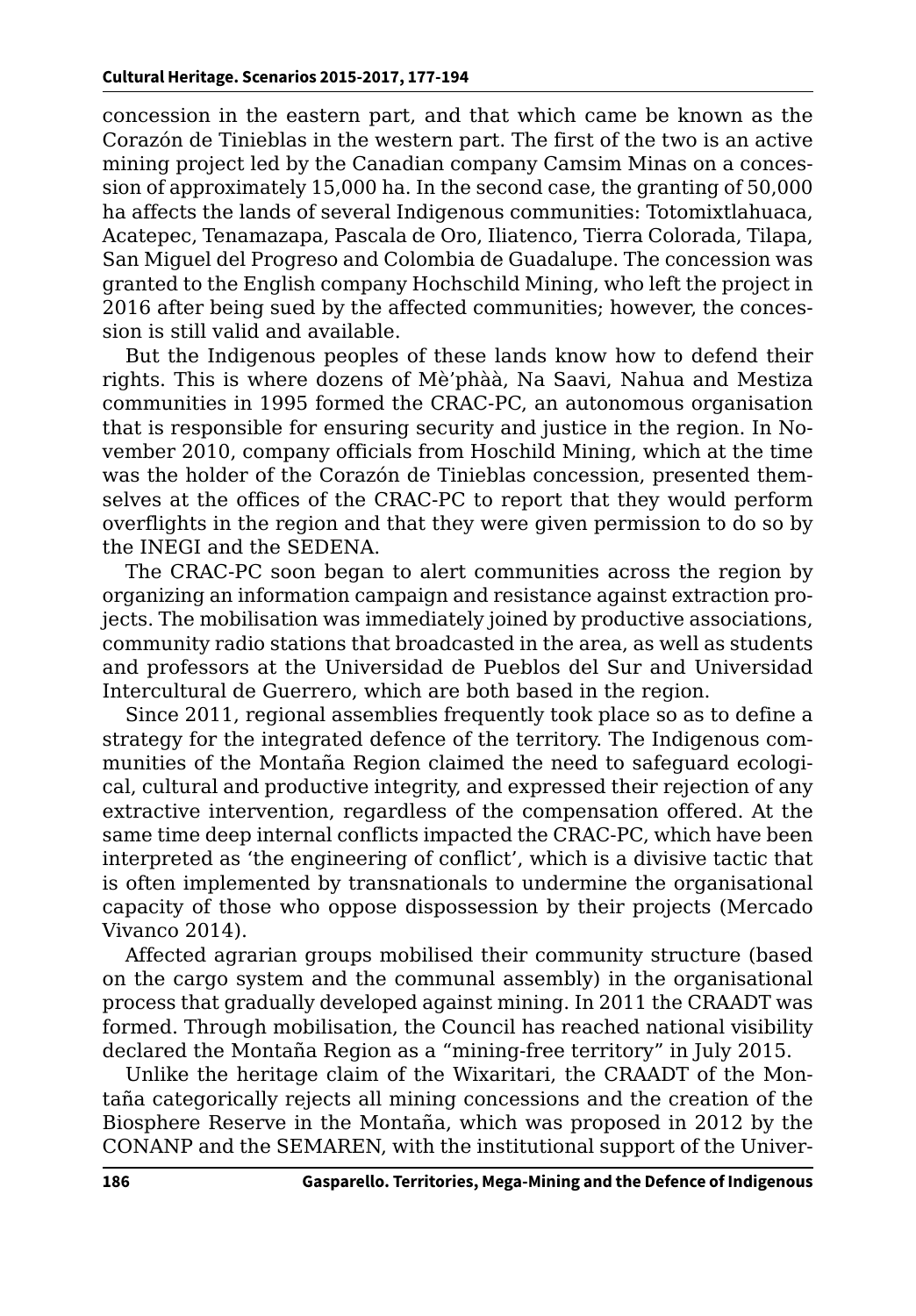sidad Intercultural de Guerrero. The Concejo claims that the inhabitants of the twelve villages that would be affected by the Reserve project (with a total area of 157,896 ha) have not been consulted, as in the case of the mining projects.

Therefore, it states that

We, the Native peoples of the Montaña Region, publicly reiterate our opposition to the creation of a biosphere reserve in this region that is forgotten by the government authorities of Guerrero, because it implies that the federal government may take control of our ancestral lands; it would also subject us to legalities that are foreign to our ways of community organization, prohibiting the practices of our traditional activities related to the use and enjoyment of our natural resources. Our concerns about the impact of the conservation and mining projects that the government is promoting on our lands are serious, legitimate and informed.**<sup>15</sup>**

There is an explicit rejection of conservation policies through which natural commons can be used to access "programs of national or international stimuli, such as payment for environmental services, and access to green or fair markets" (CONANP).**<sup>16</sup>** The Consejo claimed that "our communities will be in charge of the regulation, monitoring and maintenance of ancestrally conserved lands. No longer will we accept certificates, or enroll in any official figure of our ancestrally conserved lands", emphasising the collective and historical (ancestral) responsibility of Indigenous peoples in the effective conservation of their territories.

In addition to the mobilisation, the Tlachinollan Human Rights assisted in devising a legal defence strategy against mining concessions. The strategy is based on international laws regarding human rights, and national agricultural legislation. In the first stage, 'tough' assemblies were carried out in many villages. In these assemblies, the eligible shared land owners voted on Agreement Acts in which it was stated that exploration and mining were not allowed on their territory. Those Acts were then noted in the Registro Agrario Nacional.

In 2013, the community of San Miguel del Progreso (*Juìba Wajiìin* in Mè'phàà), whose territory makes up 80% of the Corazón de Tinieblas concession, filed a petition for relief stating that the delivery of concession titles based on the Mining Law violated the Constitution and international treaties ratified by the Mexican State. The ruling issued in 2014 found that

**16** [http://www.conanp.gob.mx/que\\_hacemos/areas\\_certi.php](http://www.conanp.gob.mx/que_hacemos/areas_certi.php) (2017-12-15).

**Gasparello. Territories, Mega-Mining and the Defence of Indigenous 187**

**<sup>15</sup>** Consejo Regional de Autoridades Agrarias en Defensa del Territorio, Press Release, 29 April 2013.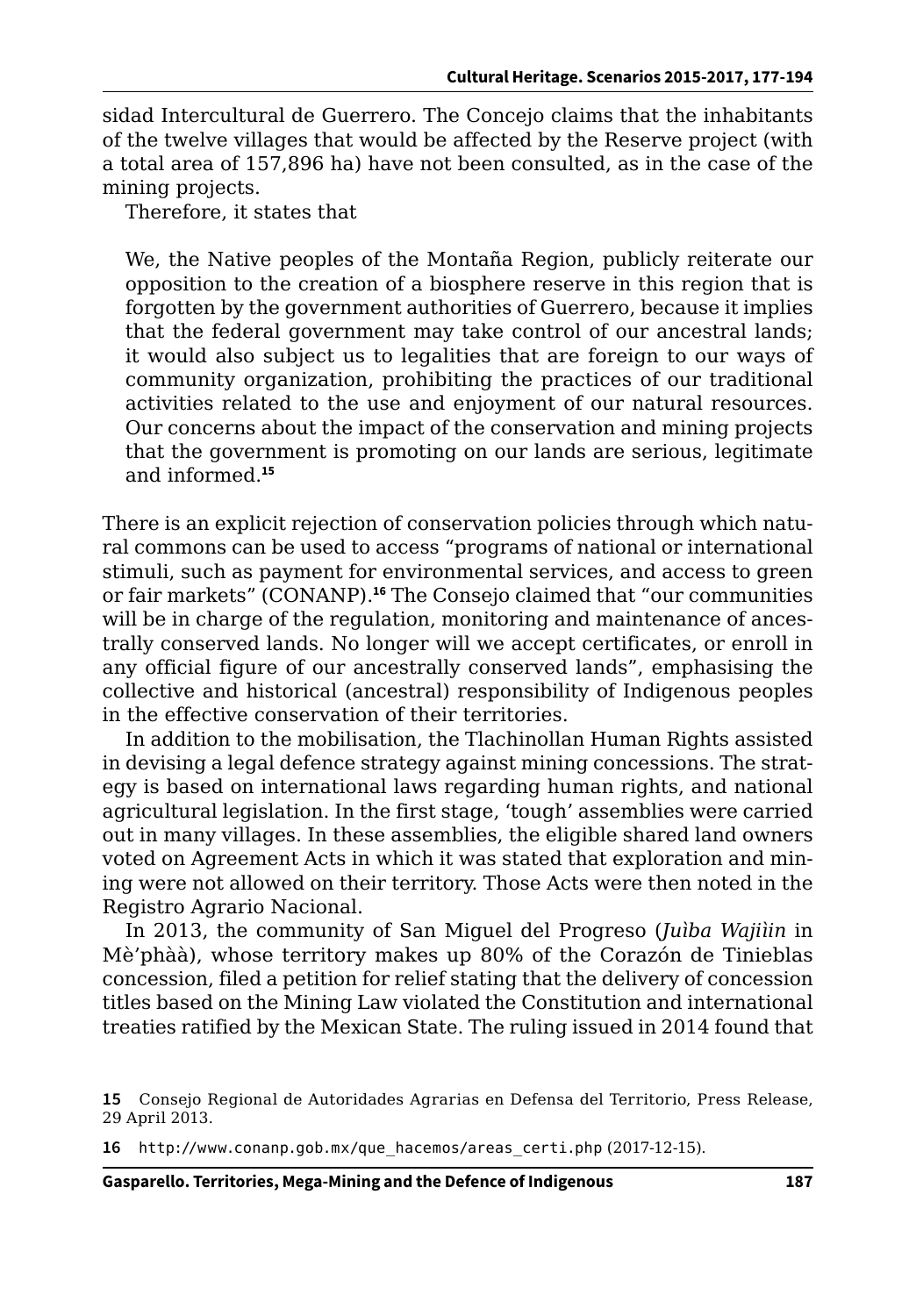the Mè'phàà community's rights had been violated due to the granting of concessions that did not respect their right to free, prior and informed consultation, as provided in ILO Convention no. 169. Finally, the case went on to the Supreme Court after pointing out the unconstitutionality of the Mining Law.

In 2016, with the ongoing trial, Hochschild Mining withdrew the project from the region. The concession, however, is still available for new investors.

#### **6 Heritage and Autonomy**

In this context, the question arises whether the characterisation (and the eventual legal protection) of cultural and spiritual expression as ICH and of territory as CNH can be useful tools for their defence.

The arguments in this respect are contradictory. As we see in the case of the Wixárica people, the use of heritage as a means of protection can be a powerful tool for the legal defence of territory and culture. The vision of CH 'from below' refers to a "sense of belonging focused on the constitutive role of ideas and cultural values of individuals, communities and nation states as [...] an event created by the free decision of a group of people to take, carry and transmit cultural behavior" (Arizpe, Nalda as quoted in Machuca 2004, 75).

But the heritagisation of life also has many risks. Heritage is a valueladen representation of a hegemonic project of symbolic domination, a concept which "involves the regulation and negotiation of the multiplicity of meanings of the past, as well as the arbitration or mediation of cultural and social policies of identity, belonging and exclusion" (IUAES-ISCC Commission on ICH 2012, 27). An important limit found in heritagisation processes involving Indigenous peoples and cultures lies in the racist and mononational prejudice (one State = nation = culture) that characterises the institutional participation of many states, as is the case of Mexico. Therefore, to consider Indigenous cultures and cultural territories as 'intangible heritage of Mexico' avoids the explicit recognition of culture bearers as the rightful owners of their cultural manifestations.

In the case of heritagisation processes of natural and cultural goods, the most obvious risk is its 'extractive' use, that is with the aim of dispossessing the inhabitants (in this case Indigenous peoples) of their sovereignty over the territories where they live and with the right to determine their own forms of land use and development plans. This reality is evident in the ruling of the CRAADT in the Montaña Region of Guerrero, which counters State conservationism with Indigenous practices that have 'ancestrally preserved' territories, in a discourse laden with essentialist tones that categorically and unequivocally reaffirms sovereignty and Indigenous col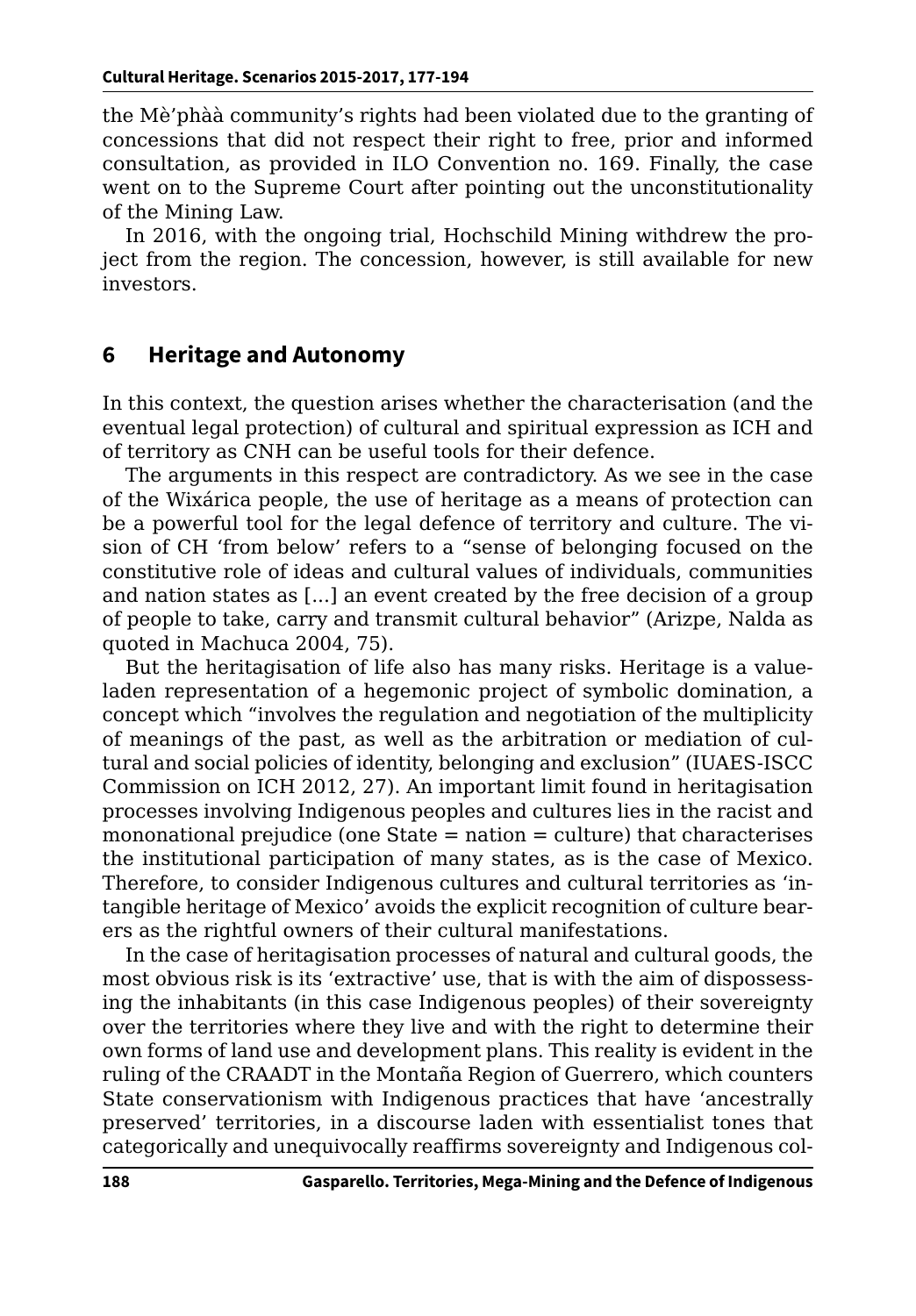lective rights.

Among the risks linked to the heritagisation of culture, Villaseñor and Zolla Marquez show that "the criteria used by UNESCO to determine intangible heritage, privileges the safeguarding of specific cultural products to the detriment of the processes and relationships that determine their production. Thus, the declarations tend to focus on the recovery, protection and promotion of visible and material traits of a cultural practice (such as a celebration, a dance, a ritual or a market), and not on the social logic that gave rise to it" (2012, 83).

In this perspective, it is particularly dangerous to heritagise ritual life (included in the UNESCO 2003 Convention)

because it implies the possibility of generating conflict between cultural values conferred by external individuals and institutions, and the religious meaning established by those who practice them. (Villaseñor, Zolla Marquez 2012, 88)

A risk of this type has been mentioned in connection with the exhibition of Wixárika ritual events and ceremonies, and this is made evident when there is a blurred distinction between intimate rituals and the public sphere, a division that is controlled by the Wixárika spiritual and ritual authorities. According to Liffman (forthcoming), in the case of Wirikuta, the gap between the material features (objects of heritagisation that are exhibited in the public sphere) and relationships (which characterise ritual and social logic) is evident in territorial objectification.

For example, public discourse tends to emphasize the permanence of the sacred in the landscape of a Wirikuta whose boundaries are clearly drawn on a map. On the other hand, the classic shamanistic discourse does not place so much emphasis on stability but rather on variability and other places related to the deified ancestors. (Liffman, forthcoming)

ICH is specifically made up of a system of interlocking elements, ranging from the sociocultural context to specific objects, and includes landscape and territory, "an intangible element that represents fundamental support for the identification of cultural heritage" (Machuca 2004, 83).

The territorial definition of heritage is a problem that has not yet been resolved and that recent research suggests is very important, as several Indigenous peoples in Mexico are struggling to safeguard their holy sites, which are recognized by ILO Convention no. 169. Although they have great strategic value in specific contexts, protection policies often involve vertical and hierarchical decisions; also, "the process of 'heritagisation' of human actions always involves the creation of monitoring systems and quality evaluation" (Commission on Intangible Cultural Heritage 2012, 26).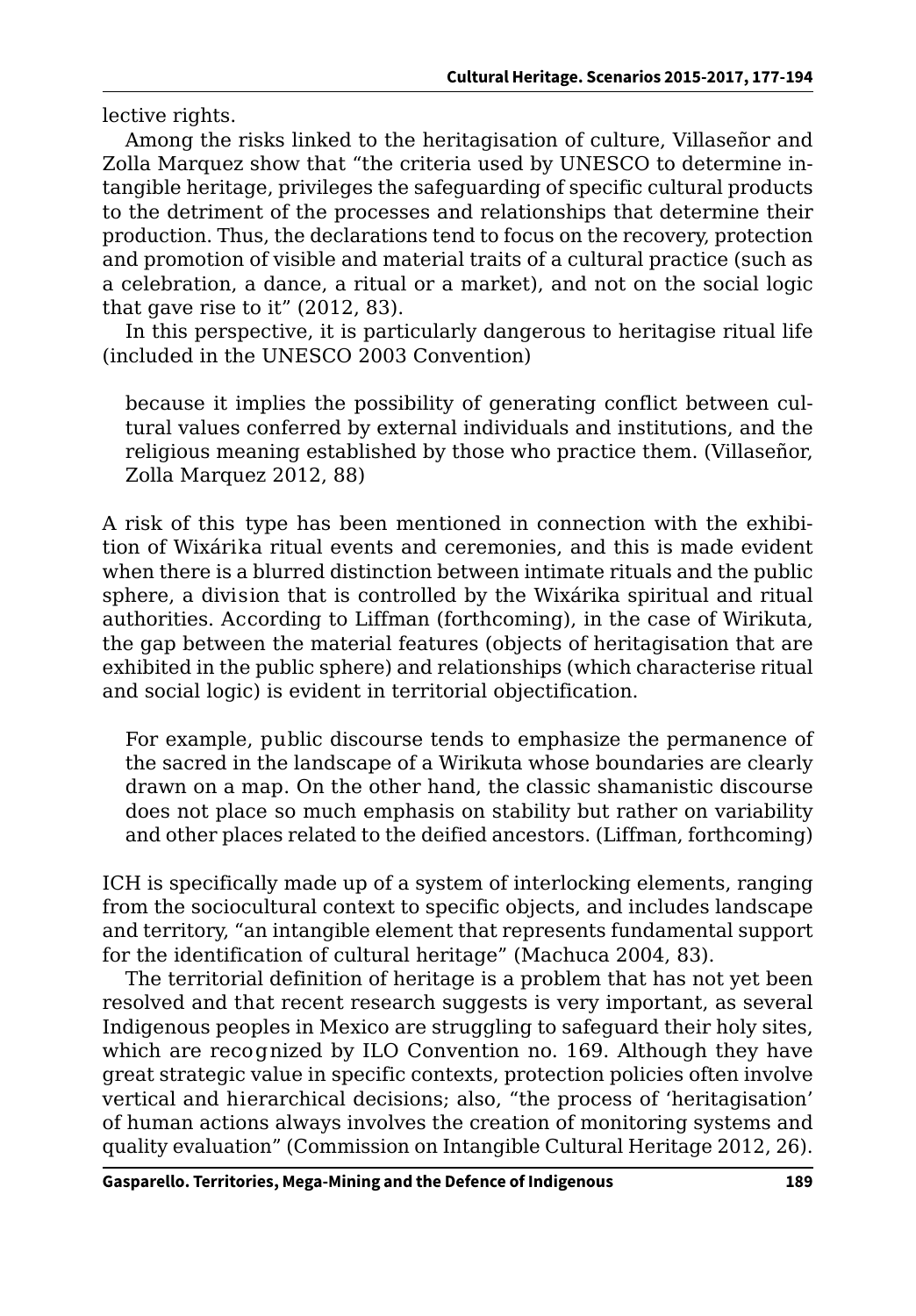Therefore I believe that, in addiction to protecting cultural, tangible and intangible heritage, legislation and public policies should be directed towards the recognition of Indigenous peoples' broader right to autonomy, which includes both the territorial aspects, such as those that are cultural and political by nature, and the power to govern their territories and have full decision-making rights in the projects that are developed within their communities. According to the position expressed by Macmillan, Indigenous struggles for recognition include the claim to political, economic and social rights, and "require something more than just the protection of their cultural heritage"; the protection of TK and TCE's "is first and foremost a question of Indigenous peoples' rights" (see Macmillan, in this volume).

#### **7 Culture and Territory: Mutual Defence in Contexts of Violence**

The 'personal' and direct relationship between the inhabitants and the natural elements that make up the *geo-graphy* or *biocultural territory*, expressed in offerings and pilgrimages, is a supporting element that explains why one should live in a certain place and not elsewhere, and is what gives radicality to community defence against extractive megaprojects. While territory is a space for natural, economic, cultural and organisational production and reproduction, those who live there will not allow for it to be transformed into a 'sacrificial zone', that is an empty space that is functional to private interests by eliminating the population and its previous ways of life (Porto-Gonçalves 2008).

Territory loses the meaning of its identity and fails to produce the imaginary when the close and mutually dependent relationship between people and nature is broken (the disappearance of agricultural activities, implementation of other forms of subsistence and passive welfare programmes, land use as payment for environmental services or monocultures for export) or when conditions do not allow for individual and collective life (pollution or situations of extreme violence such as war, militarisation, paramilitarisation, or occupation by organised crime).

In addition to the processes of resistance to territorial dispossession, there are increased conflict and direct violence in the different regions of Mexico that are affected by extractive projects, which add to the conditions of structural violence already present in those areas. This creates social vulnerability and represents a serious violation of individual and collective human rights, which Rodríguez Garavito (2012) has defined as *mined social fields*. In case studies, there is a direct link between mining megaprojects and disputes such as the fragmentation process of the community's social fabric and the polarisation of the population between those who are in favour of the projects (and particularly those who support the easily bribed local authorities) and those who oppose it. Mining compa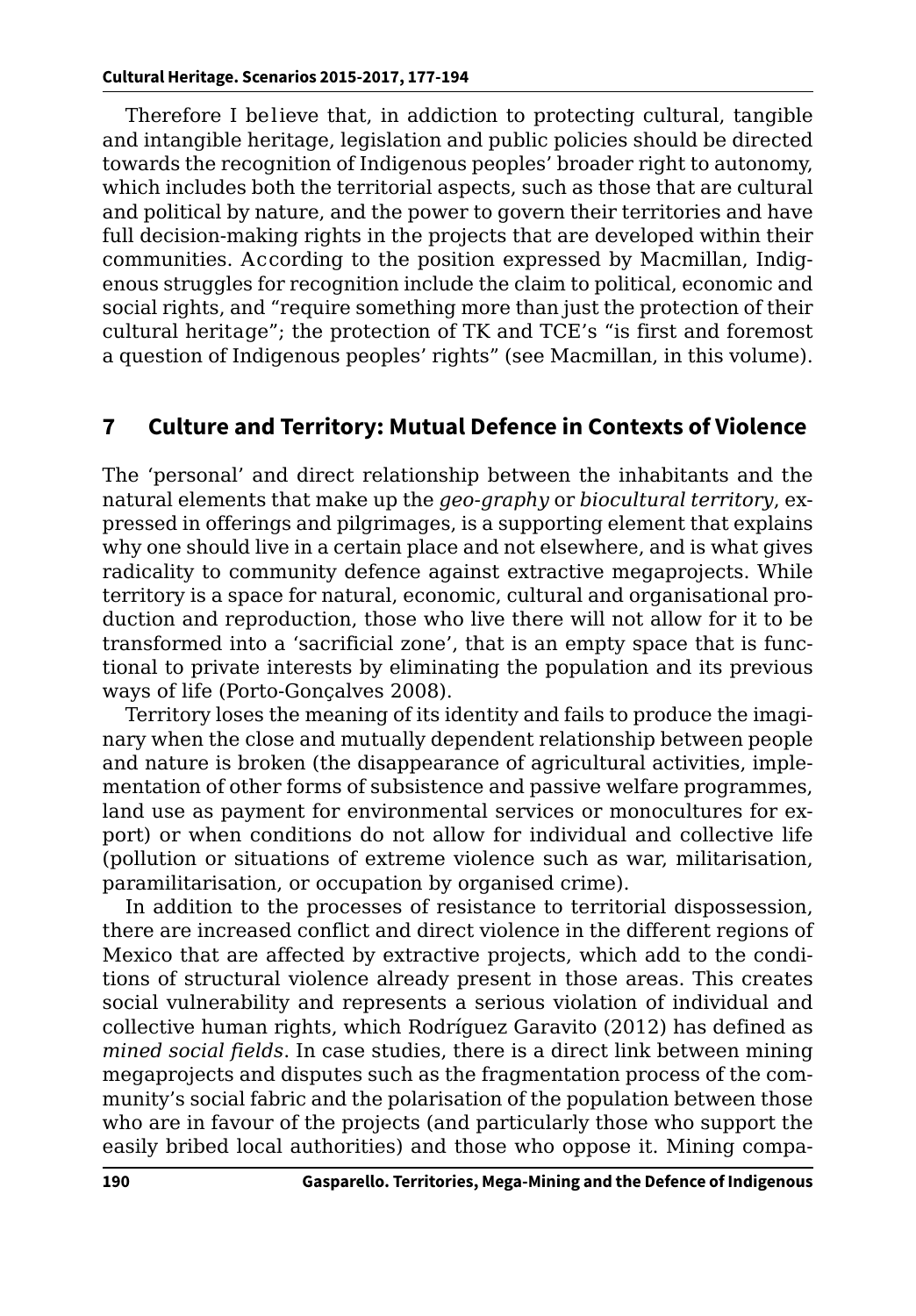nies have been known to use paramilitary groups and criminal gangs for intimidation purposes, as well as judicial and repressive actions by the state apparatus against opponents.

Moreover, mining companies will take advantage of situations of violence that lead to community displacement and negotiating with violent actors guarantees the continuation of their activities. An example of this is the situation in the 'Golden Belt' of Guerrero, in the municipalities of Iguala, Cocula and Eduardo Neri, where the terror imposed by criminal groups linked to drug trafficking and colluded political and public security institutions has caused thousands of people to abandon their villages and land. On a larger scale, the mining industry, although formally legal, is optimally developed in situations where legality and state control is weak, because their activities involve a long series of violations of individual and collective rights that would not be permitted in a situation where 'rule of law' was present. Also, the hybrid nature of mining activity that falls between legal and illicit formally allows for negotiations with both institutional representatives and organised crime. This protects their operations in exchange for certain compensations.

In defending their territory, Indigenous peoples also defend their culture and sense of existence, that is their identity as *peoples*. The persistence and strengthening of cultural and spiritual manifestations that are linked to the territory is also a form of resistance as it reclaims the meaning of territory beyond mere economically exploitable resources.

These processes of resistance to exploitation and self-defence are multiplying throughout Mexico. Like the Wixárika peoples' fight to save the sacred sites of Wirikuta from the voracity of mining, the native peoples of Guerrero protect their Montaña Region and assert their right to autonomy. "Mining will never happen on our territory. We will defend our land at any cost, even if it costs us our life" says Pedro, who as a young boy began to participate in the ceremonial dances of his community, Colombia de Guadalupe, in the heart of the Montaña Region. He knows that Tata Bègò, the 'Lord of Lightning and the Mountain', is on their side.

## **Bibliography**

- Alimonda, Héctor (2011). "La colonialidad de la naturaleza. Una aproxilmación a la ecología política latinoamericana". Alimonda, Hector (ed.), *La naturaleza colonizada. Ecología política y minería en América Latina*. Buenos Aires: CLACSO, 21-60.
- Boege, Eckart (2008). *El patrimonio biocultural de los pueblos indígenas de México. Hacia la conservación in situ de la biodiversidad y agrodiversidad en los territorios indígenas*. México: INAH-CDI.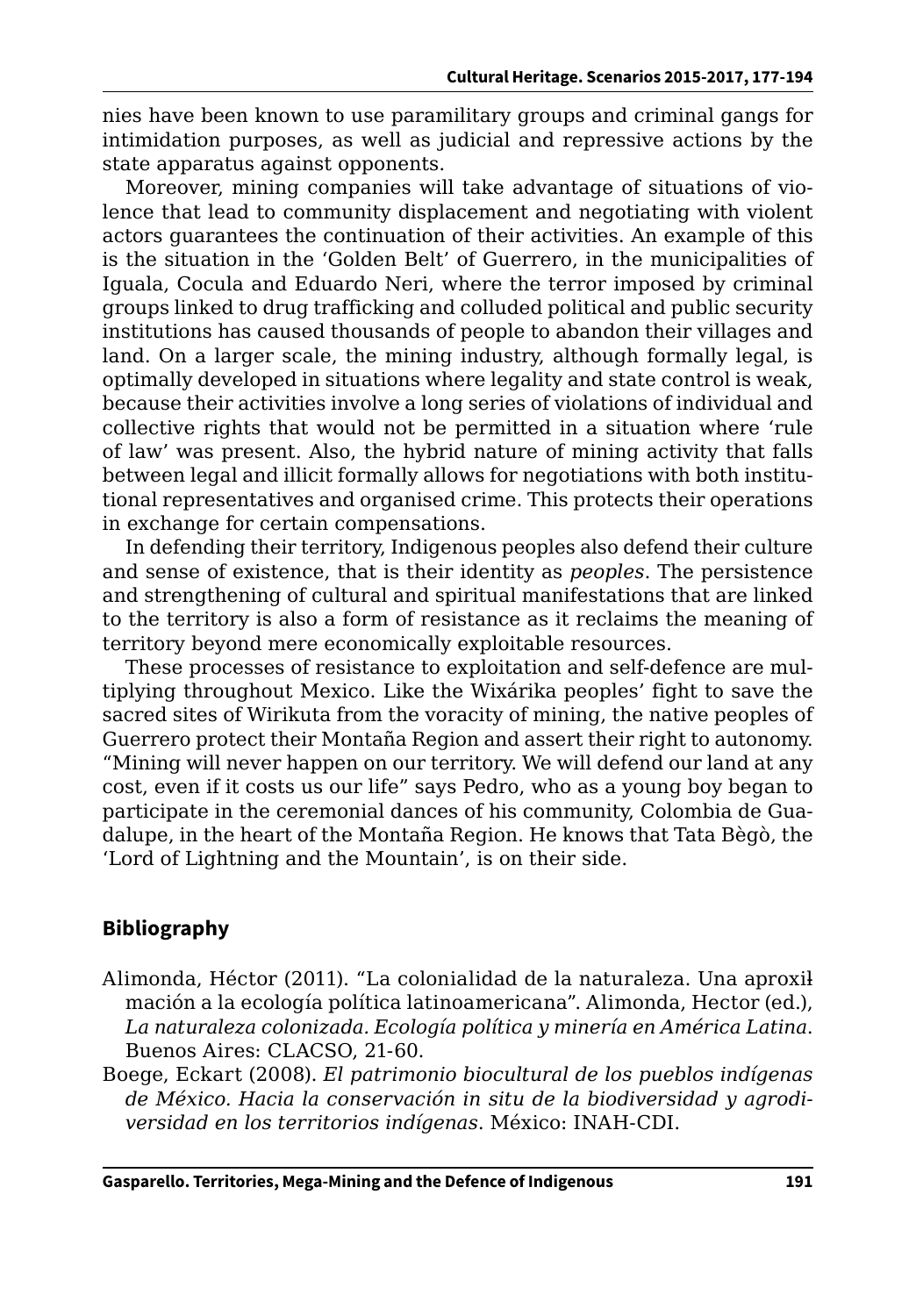- Comisión sobre Patrimonio Cultural Inmaterial (2012). *Informe de la reunión de investigación sobre patrimonio cultural inmaterial*. Cuernavaca: Cátedra UNESCO de Investigación sobre Patrimonio Cultural Intangible y Diversidad Cultural/UNAM.
- Dehouve, Danièle (2007). *La ofrenda sacrificial entre los tlapanecos de Guerrero*. México: UAG/CEMCA/INAH/Plaza y Valdés.
- Dehouve, Danièle (2010). "La polisemia del sacrificio tlapaneco". López Luján, Leonardo; Olivier, Guilhem (ed.), *El sacrificio humano en la tradición religiosa mesoamericana*. México: INAH/UNAM, 499-518.
- Dougherty, Michael (2016). "From Global Peripheries to the Earth's Core. The New Extraction in Latin America". Deonandan, Kalowatie; Dougherty, Michael, *Mining in Latin America. Critical approaches to the new extraction*. New York: Routledge.
- Escobar, Arturo (2011). "Ecología política de la globalidad y la diferencia". Alimonda, Héctor (ed.), *La naturaleza colonizada. Ecología política y minería en América Latina*. Buenos Aires: CLACSO, 61-92.
- Gasparello, Giovanna (forthcoming). *Fiestas y danzas de la Montaña de Guerrero. Tradiciones culturales mè'phàà de Colombia de Guadalupe*. México: Instituto Nacional de Antropología e Historia (INAH).
- Giménez, Gilberto (2000). "Territorio, cultura e identidades. La región sociocultural". Rosales Ortega, Rocío (ed.), *Globalización y regiones en México*. México: UNAM-Porrúa, 19-33.
- Gobierno de los Estados Unidos Mexicanos, Presidencia de la República (2015). *3° Informe de gobierno 2014-2015*. México: Presidencia de la República.
- Gobierno del Estado de San Luis Potosí, Secretaría de Ecología y Protección Ambiental (2006). *Plan de Manejo del Área Natural Protegida, Sitio sagrado Natural, "Huirikuta y la ruta histórico-cultural del pueblo huichol"*.
- Guerrero Gómez, Gerardo (2006). *Rituales de peticiones de lluvia y otras costumbres en Guerrero*. Chilpancingo: Grafococo/Gobierno del Estado de Guerrero.
- Harvey, David (2005). "El 'nuevo' imperialismo. Acumulación por desposesión". *Socialist Register*. *El nuovo desafio imperial*, pp.67- 83. URL [http://socialistregister.com/index.php/srv/article/](http://socialistregister.com/index.php/srv/article/view/5811#.WA1mdPTQWA0) [view/5811#.WA1mdPTQWA0](http://socialistregister.com/index.php/srv/article/view/5811#.WA1mdPTQWA0) (2017-12-15).
- Infante, Consuelo (2011). "Pasivos ambientales mineros. Barriendo bajo la alfombra". *Observatorio de Conflictos Mineros de América Latina*. URL [http://www.conflictosmineros.net/agregar-documento/publi](http://www.conflictosmineros.net/agregar-documento/publicaciones-ocmal/pasivos-ambientales-mineros-barriendo-bajo-la-alfombra/detail )[caciones-ocmal/pasivos-ambientales-mineros-barriendo-bajo-la](http://www.conflictosmineros.net/agregar-documento/publicaciones-ocmal/pasivos-ambientales-mineros-barriendo-bajo-la-alfombra/detail )[alfombra/detail](http://www.conflictosmineros.net/agregar-documento/publicaciones-ocmal/pasivos-ambientales-mineros-barriendo-bajo-la-alfombra/detail ) (2017-12-15).
- Liffman, Paul (forthcoming). "El agua de nuestros hermanos mayores. La cosmopolítica antiminera de los wixaritari y sus aliados". Guilhem,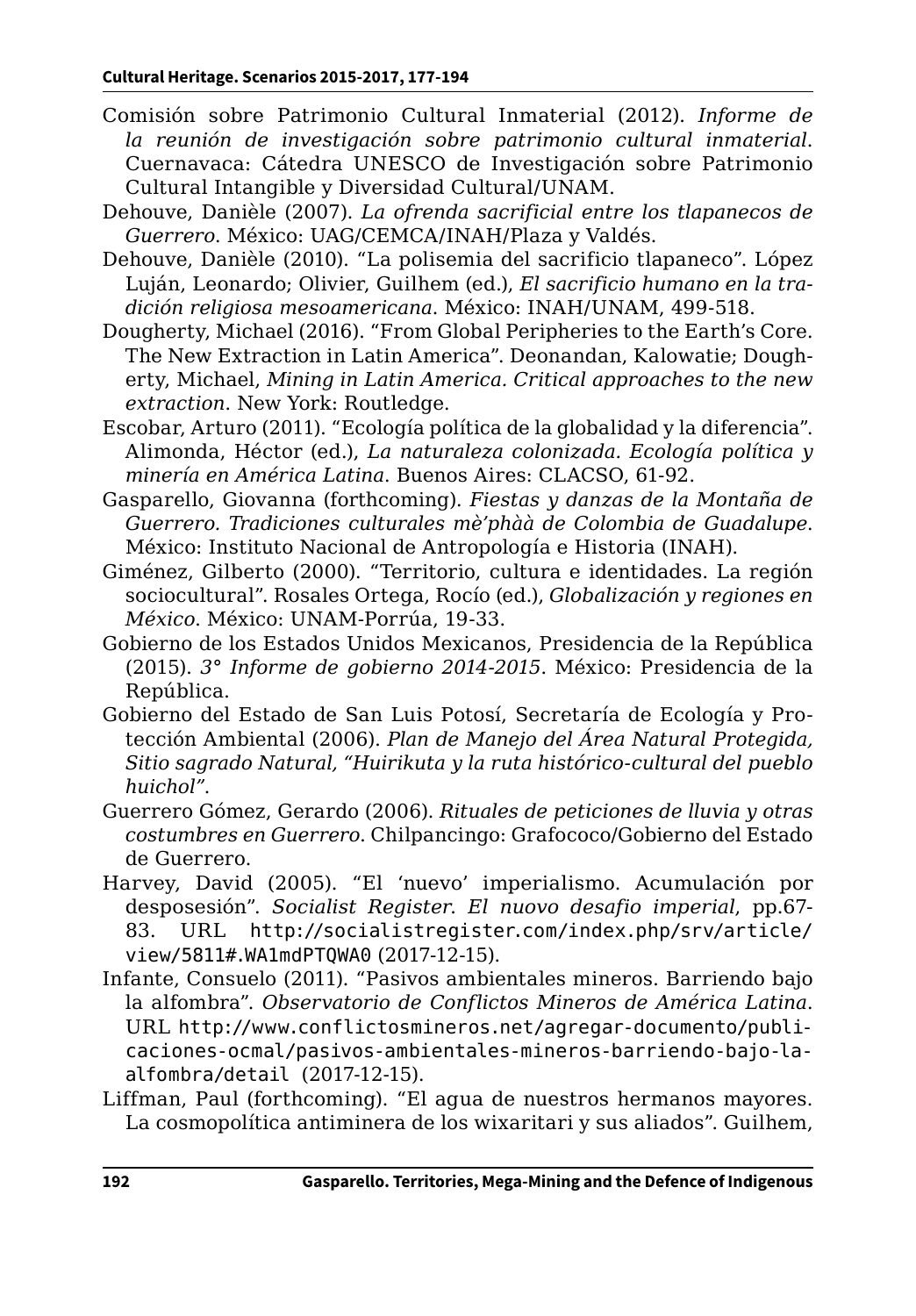Olivier; Neurath, Johannes (eds.), *Mostrar y ocultar en el arte y en los rituales. Perspectivas comparativas*. México: UNAM.

- Liffman, Paul (2012). *La territorialidad Wixárika y el espacio nacional. Reivindicación indígena en el occidente de México*. México: CIESAS-COL-MICH.
- López Bárcenas, Francisco (s.d.). "Pueblos indígenas y megaproyectos en México. Las nuevas rutas del despojo". URL http://www.lopezbarcenas. org/files/escritos/Pueblos indigenas y megaproyectos en Mexico Las nuevas rutas del despojo 2.pdf (2017-12-15).
- López Bárcenas, Francisco (2013). "Invasión anticonstitucional de la minería en México". *Desinformémonos*. URL [https://desinformemonos.](https://desinformemonos.org/urgente-una-reforma-legal-a-la-mineria/ ) [org/urgente-una-reforma-legal-a-la-mineria/](https://desinformemonos.org/urgente-una-reforma-legal-a-la-mineria/ ) (2017-12-15).
- López Bárcenas, Francisco; Eslava Galicia, Mayra (2010). *El mineral o la vida*. México: COAPI.
- Machado Aráoz, Horacio (2011). "El auge de la Minería transnacional en América Latina. De la ecología política del neoliberalismo a la anatomía política del colonialismo". Alimonda, Hector (ed.), *La naturaleza colonizada. Ecología política y minería en América Latina*. Buenos Aires: CLACSO, 135-180.
- Machuca, Antonio (2004). "Reflexiones en torno a la salvaguardia del patrimonio cultural inmaterial". *Patrimonio cultural oral e inmaterial. La discusión está abierta. Antología de textos*. México: Consejo Nacional para la Cultura y las Artes, 75-96.
- Mercado Vivanco, Florencia (2014). "El impacto de la concesión del territorio a empresas mineras en las formas de organización comunitaria en la Montaña y Costa Chica de Guerrero, México". Ibarra Rojas, Lucero; Rojas Castro, Maria Ovidia (eds.), *La Privatización de lo Público. El manejo y la ampliación de los recursos del Estado*. Morelia: Universidad Michoacana/Colectivo Emancipaciones, 135-56.
- Neff, Francoise (1994). *El rayo y el arcoíris. La fiesta indígena en la Montaña de Guerrero y el oeste de Oaxaca*. México: Instituto Nacional Indigenista/Secretaria de Desarrollo Social.
- Salazar González, Guadalupe (2013). "El territorio cultural en Real de Catroce-Wirikuta". *Revista Jangwa Pana*, 12, 129-49.
- Porto-Gonçalves, Carlos Walter (2001). *Geo-grafías. Movimientos sociales, nuevas territorialidades y sustentabilidad*. México: Siglo XXI.
- Porto-Gonçalves, Carlos Walter (2008). *La globalización de la naturaleza y la naturaleza de la globalización*. La Habana: Fondo Editorial Casa de las Américas.
- Rodríguez Garavito, César (2012). *Etnicidad.gov. Los recursos naturales, los pueblos indígenas y el derecho a la consulta previa en los campos sociales minados*. Bogotá: Centro de Estudios de Derecho, Justicia y Sociedad, Dejusticia.